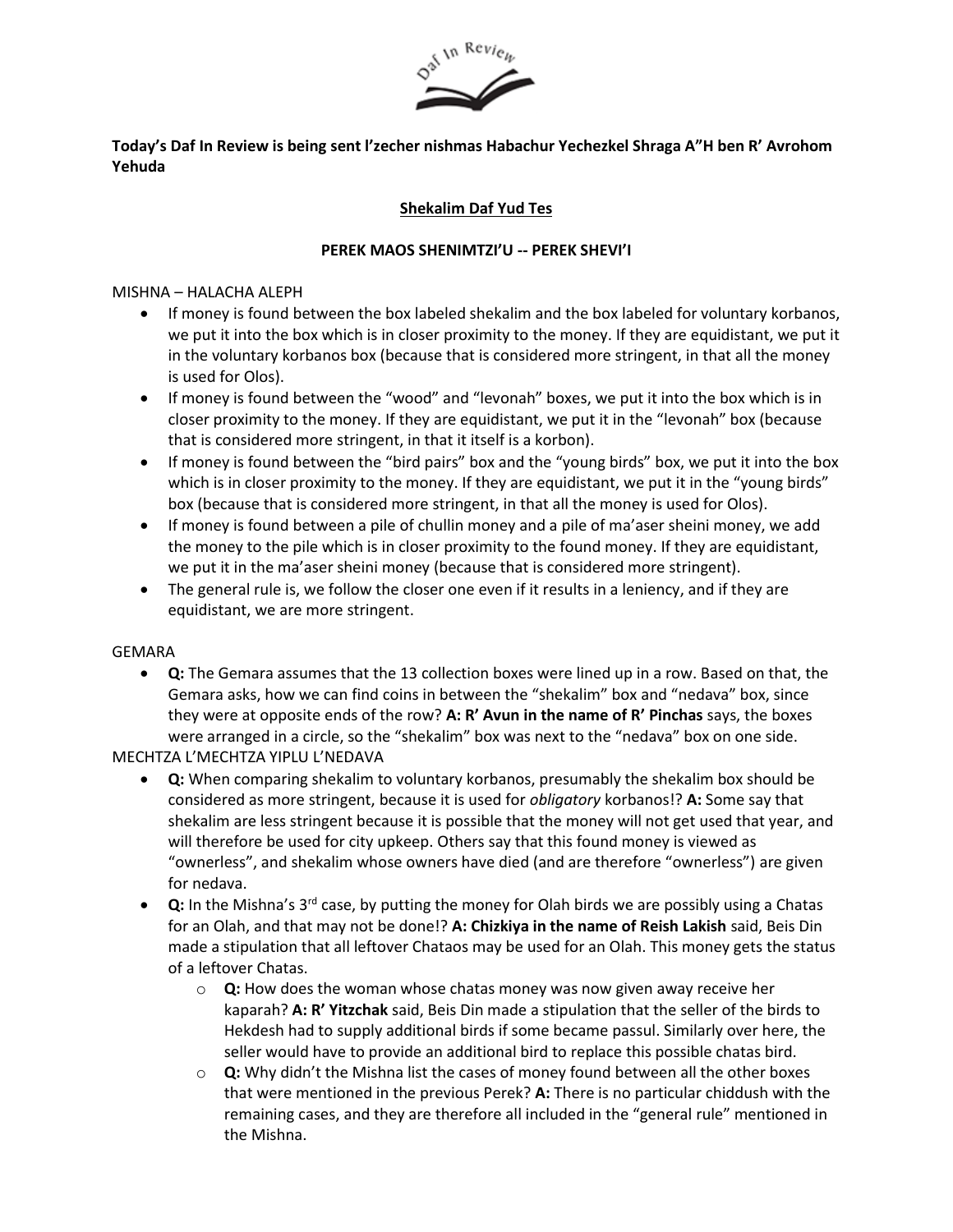#### MISHNA – HALACHA BEIS

- Money found by those who sell animals in Yerushalayim is presumed to always be ma'aser sheini (most animals were purchased using ma'aser money). Money found on Har Habayis is presumed to be chullin (on the year as a whole, most money is chullin money). Money found in Yerushalayim during Yom Tov (when most people bring their ma'aser money and spend it there) is presumed to be ma'aser money, and during the rest of the year is presumed to be chullin (the streets are swept every day and therefore presumed to have fallen that day).
- Animal limbs found in the Azarah are presumed to be from an Olah. Meat cut into pieces found in the Azarah is presumed to be from a Chatas. Meat found in Yerushalayim is presumed to be from a Shelamim. In all these cases, the meat is left overnight and then burned in the morning. Meat found in other (predominantly Jewish) cities, if found as limbs, is presumed to be from a neveilah, and if found in pieces, is presumed to be from kosher meat. Over Yom Tov, when a lot of meat is prepared and consumed, even meat found as limbs is presumed to be kosher.

## GEMARA

• **Q:** Why do we assume that the coins found on the Har Habyis are not kodesh? **A: R' Yochanan** said, we have a chazakah that a Kohen would not remove kodesh coins without first removing the kedusha from them onto the item being purchased.

BASAR SHENIMTZA…

- **R' Lazar in the name of R' Hoshaya** said, if one is "masi'ach daas" (turns his attention away) from meat of kodashim, it is not inherently passul, but cannot be eaten and must be left overnight to be burned the next day.
	- o **R' Hoshaya** said, our Mishna says this as well, because it requires the found meat to be left overnight and then burned.

NIMTZA BAGVULIN…

- **R' Krispa in the name of R' Yose the son of R' Chanina** said, when limbs are found, we are not merely concerned that they may be neveilah, rather we say it is surely neveilah, to the point that one who eats it will get malkus.
	- o Our Mishna says this as well, because it says that if meat is found in pieces, it is *mutar*, meaning that it is allowed to be eaten as fully kosher meat. So too, when it says that limbs are neveilah, it must mean that it is *fully* neveilah, even for malkus.
- **R' Krispa in the name of R' Yose the son of R' Chanina** said, if the limbs are found tied together, they are mutar.
- If there are 9 non-kosher butcher shops and one kosher, and one took a piece of meat from one of them, but doesn't know from which store he took the meat, the halacha is that the meat is assur because of the principle that "kol kavua k'mechtza ahl mechtza dami". If the piece of meat was found outside of the stores, the halacha is that the meat is also assur, because we follow the majority based on the principle of "kol d'parish m'rubah parish".
	- $\circ$  If there are 9 kosher butcher shops and one non-kosher, and one took a piece of meat from one of them, but doesn't know from which store he took the meat, the halacha is that the meat is assur, because of the principle that "kol kavua k'mechtza ahl mechtza dami". However, if the piece of meat was found outside of the stores, the halacha is that the meat is mutar, because we follow the majority based on the principle of "kol d'parish m'rubah parish".
	- o **R' Yochanan** said, meat found in the hand of a goy, has the status of meat found in the street outside the stores.
		- **R' Mana** said, this was only said when one saw this goy leaving the Jewish meat market.
		- **Rebbi** paskened, that when a Jewish butcher claimed to have sold neveilah to a goy, without having announced that he had a neveilah in his possession (and there was reason to believe that he was just saying that to upset an enemy of his), that we do not say that we need to be concerned that the meat of that day is not kosher.